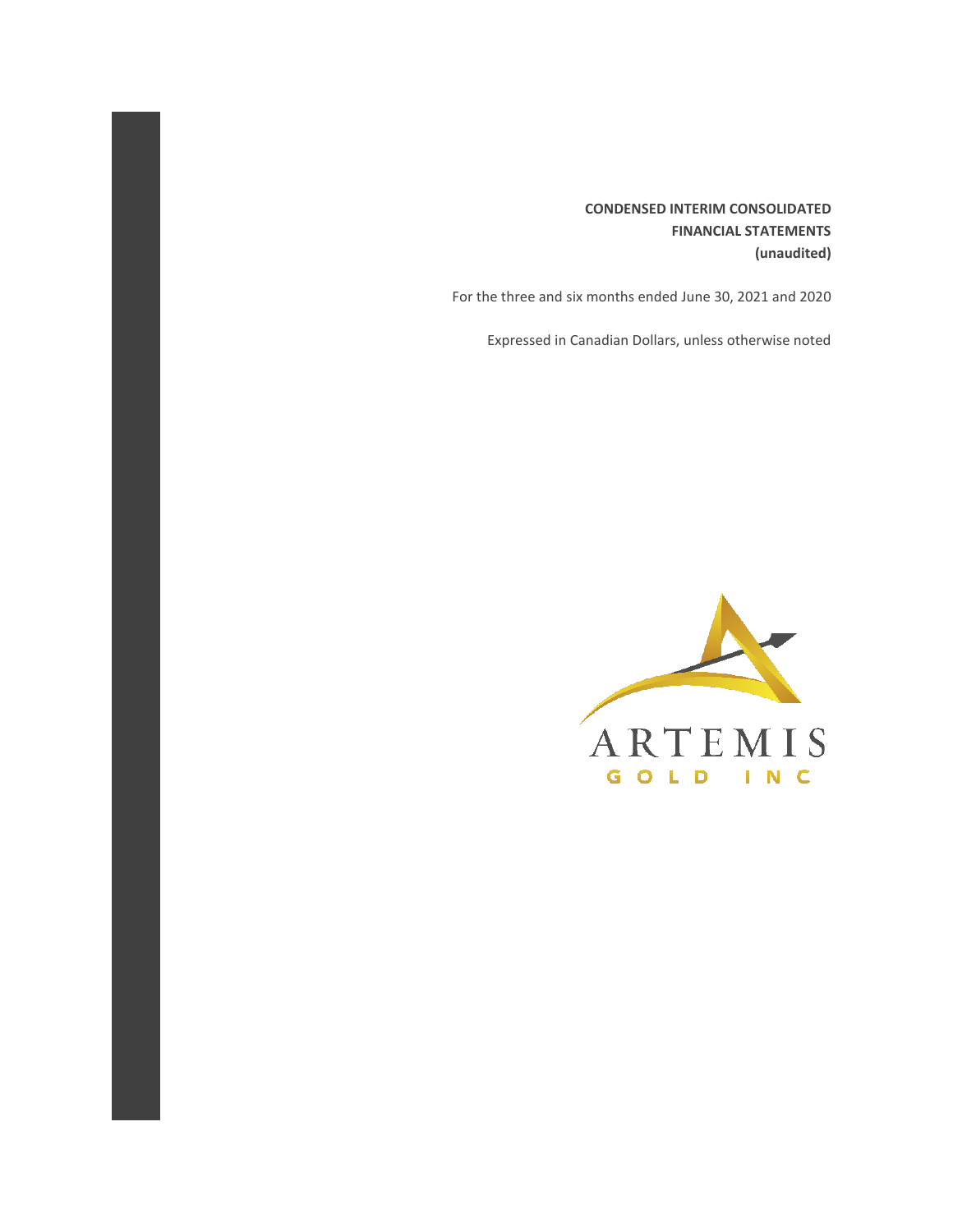Condensed Interim Consolidated Statements of Financial Position

*(Unaudited - Expressed in Canadian Dollars)*

|                                            | <b>Notes</b> | As at<br>June 30, 2021 | As at<br>December 31, 2020 |
|--------------------------------------------|--------------|------------------------|----------------------------|
|                                            |              |                        |                            |
| <b>Assets</b>                              |              |                        |                            |
| Current assets                             |              |                        |                            |
| Cash and cash equivalents                  |              | 201,190,654            | 51,846,826                 |
| Receivables and prepayments                |              | 701,394                | 953,973                    |
| Marketable securities                      |              | 3,537,300              | 3,997,280                  |
|                                            |              | 205,429,348            | 56,798,079                 |
| Non-current assets                         |              |                        |                            |
| Restricted cash                            | 8            | 570,800                | 540,800                    |
| Investment in Velocity                     | 4            | 21,124,056             | 23,156,210                 |
| Plant and equipment                        | 5            | 7,626,843              | 7,100,302                  |
| Mineral property                           | 6            | 287,046,144            | 265,077,974                |
| <b>TOTAL ASSETS</b>                        |              | 521,797,191            | 352,673,365                |
|                                            |              |                        |                            |
| <b>Liabilities</b>                         |              |                        |                            |
| <b>Current liabilities</b>                 |              |                        |                            |
| Accounts payable and accrued liabilities   |              | 8,037,365              | 4,509,559                  |
| Consideration payable                      | 7(a)         | 49,311,930             | 47,247,708                 |
| Lease liability - current portion          |              | 341,338                | 138,699                    |
|                                            |              | 57,690,633             | 51,895,966                 |
| Non-current liabilities                    |              |                        |                            |
| Lease liability - non-current portion      |              | 1,022,603              | 707,943                    |
| Other variable consideration payable       | 7(b)         | 34,507,803             | 32,484,283                 |
| Asset retirement obligation                | 8            | 6,975,141              | 8,347,027                  |
| <b>TOTAL LIABILITIES</b>                   |              | 100,196,180            | 93,435,219                 |
|                                            |              |                        |                            |
| Shareholders' equity                       |              |                        |                            |
| Share capital                              | 9(a)         | 416,709,347            | 250,411,031                |
| Contributed surplus                        | $9(b)$ , (c) | 6,583,544              | 3,567,530                  |
| Accumulated other comprehensive income     |              | 2,750,409              | 2,915,998                  |
| Retained (deficit) earnings                |              | (4, 442, 289)          | 2,343,587                  |
| Total Shareholders' equity                 |              | 421,601,011            | 259,238,146                |
| TOTAL LIABILITIES AND SHAREHOLDERS' EQUITY |              | 521,797,191            | 352,673,365                |

Subsequent events (Note 12)

Approved for Issuance by the Board of Directors:

 *"Elise Rees"* Director

 *"Steven Dean"* Director

*The accompanying notes are an integral part of the condensed interim consolidated financial statements*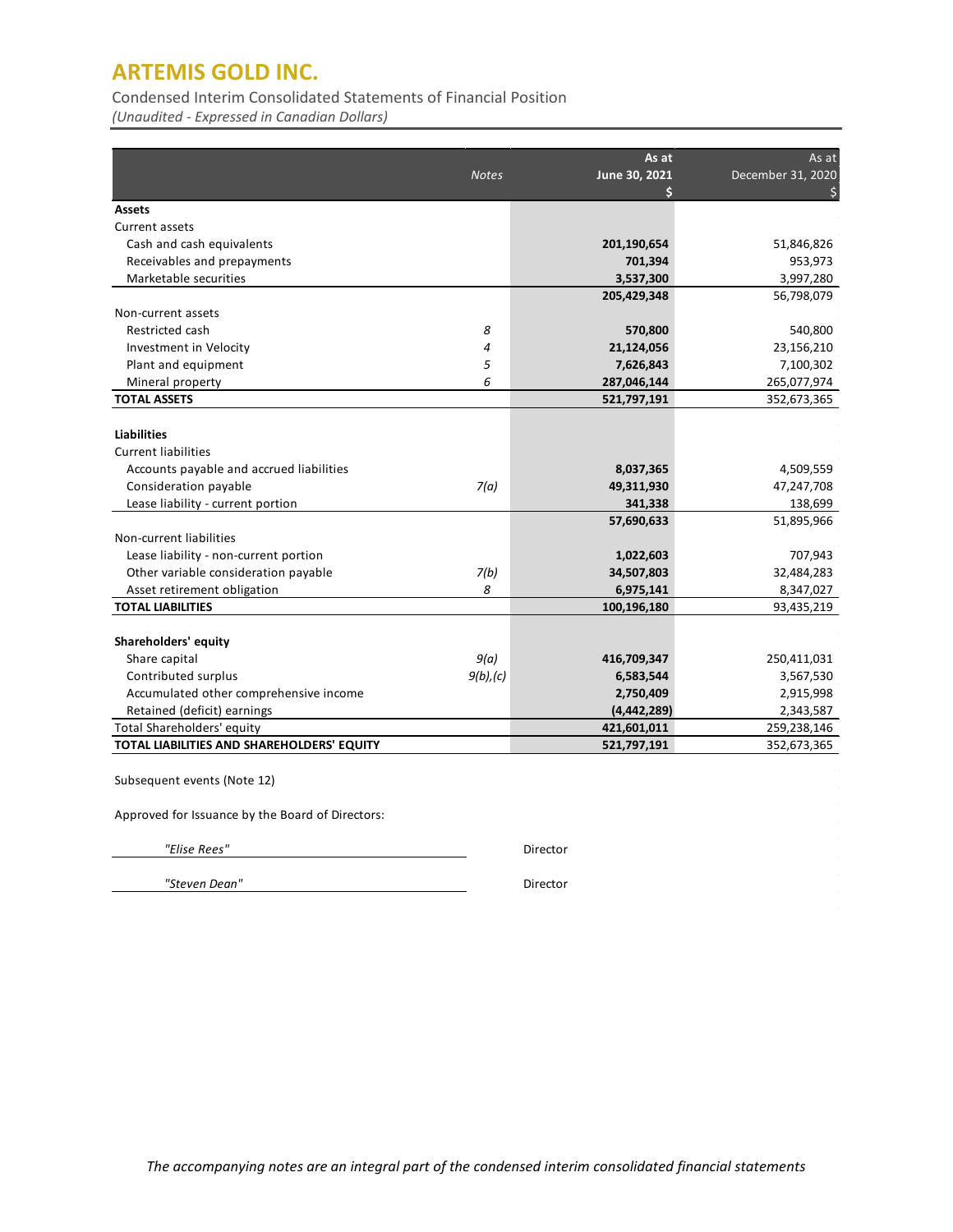Condensed Interim Consolidated Statements of (Loss) Income and Comprehensive (Loss) Income *(Unaudited - Expressed in Canadian Dollars, except number of shares outstanding)*

|                                                      |              | For the three | For the three | For the six   | For the six   |
|------------------------------------------------------|--------------|---------------|---------------|---------------|---------------|
|                                                      |              | months ended  | months ended  | months ended  | months ended  |
|                                                      | <b>Notes</b> | June 30, 2021 | June 30, 2020 | June 30, 2021 | June 30, 2020 |
|                                                      |              |               |               |               |               |
| <b>Operating expenses</b>                            |              |               |               |               |               |
| Depreciation                                         |              | 80,821        | 43,753        | 154,805       | 83,742        |
| Management fees and wages                            | 10           | 728,227       | 288,449       | 1,470,776     | 602,650       |
| Investor relations and corporate development         |              | 65,593        | 130,466       | 162,270       | 274,392       |
| Office, Insurance and general                        |              | 216,225       | 69,470        | 405,896       | 139,413       |
| Professional fees                                    |              | 213,403       | 91,643        | 462,753       | 126,319       |
| Share-based payments                                 | 9,10         | 1,146,296     | 257,552       | 2,183,204     | 781,118       |
| Transfer agent and regulatory                        |              | 53,229        | 30,296        | 110,520       | 38,929        |
| Loss from operations                                 |              | (2,503,794)   | (911, 629)    | (4,950,224)   | (2,046,563)   |
|                                                      |              |               |               |               |               |
| Other (expense) income                               |              |               |               |               |               |
| Accretion expense on lease liability                 |              | (20, 929)     | (13, 597)     | (42, 552)     | (27, 540)     |
| Accretion expense on asset retirement obligation     | 8            | (17, 989)     |               | (40, 228)     |               |
| Equity loss from investment in associate             | 4            | (200, 229)    | (57, 636)     | (343, 393)    | (156, 685)    |
| Fair value adjustment on convertible debtenture      | 4            |               | 3,605,547     | (795, 646)    | 978,766       |
| Fair value adjustment on warrants                    | 4            | (686, 676)    | 1,732,688     | (893, 115)    | 101,754       |
| Interest income                                      |              | 159,963       | 85,296        | 279,282       | 251,818       |
| Net (loss) income before income taxes                |              | (3,269,654)   | 4,440,669     | (6,785,876)   | (898, 450)    |
| Deferred income tax (expense) recovery               |              |               | (558, 034)    |               | 156,394       |
| Net (loss) income                                    |              | (3,269,654)   | 3,882,635     | (6,785,876)   | (742, 056)    |
|                                                      |              |               |               |               |               |
| Other comprehensive loss, net of tax                 |              |               |               |               |               |
| Items that will not be reclassified to net loss      |              |               |               |               |               |
| Gains (losses) on marketable securities              |              | 101,671       | 1,145,849     | (165, 589)    | 1,242,623     |
| Comprehensive (loss) income                          |              | (3, 167, 983) | 5,028,484     | (6,951,465)   | 500,567       |
|                                                      |              |               |               |               |               |
| (Loss) earnings per common share                     |              |               |               |               |               |
| Basic                                                |              | (0.02)        | 0.08          | (0.05)        | (0.02)        |
| Diluted                                              |              | (0.02)        | 0.06          | (0.05)        | (0.02)        |
| Weighted average number of common shares outstanding |              |               |               |               |               |
| <b>Basic</b>                                         |              | 136,935,176   | 48,397,527    | 130,631,649   | 48,288,816    |
| Diluted                                              |              | 136,935,176   | 63,752,976    | 130,631,649   | 48,288,816    |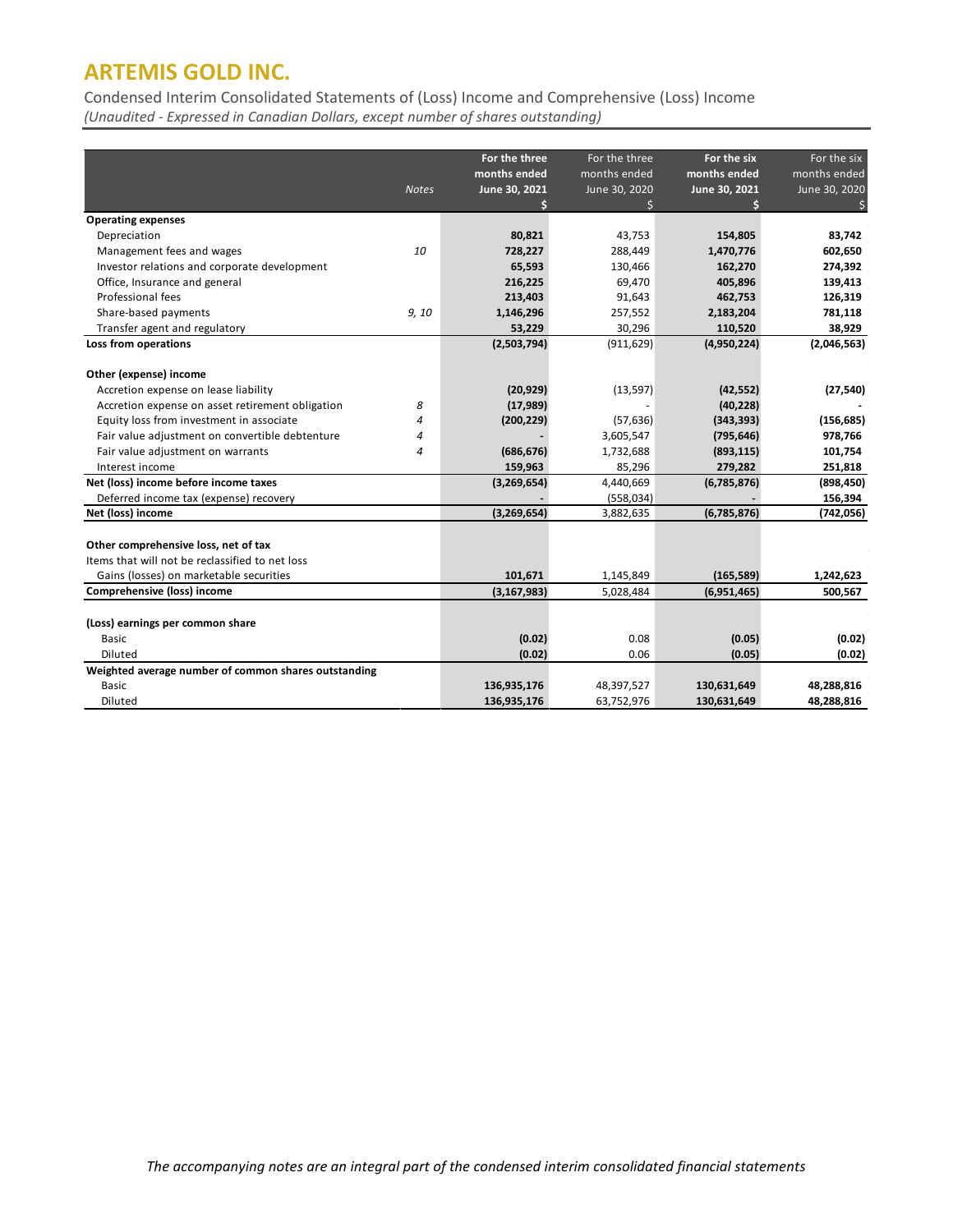Condensed Interim Consolidated Statements of Changes in Equity *(Unaudited - Expressed in Canadian Dollars, except number of shares)*

|                                      |              | Share capital            |               |                          |                                           |                          |                              |
|--------------------------------------|--------------|--------------------------|---------------|--------------------------|-------------------------------------------|--------------------------|------------------------------|
|                                      |              |                          |               | <b>Contributed</b>       | <b>Accumulated other</b><br>comprehensive |                          | Retained Total shareholders' |
|                                      | <b>Notes</b> | <b>Number of shares</b>  | Amount        | surplus                  | income                                    | (deficit) earnings       | equity                       |
|                                      |              | #                        |               |                          |                                           |                          |                              |
| Balance - January 1, 2021            |              | 124,204,936              | 250,411,031   | 3,567,530                | 2,915,998                                 | 2,343,587                | 259,238,146                  |
| Exercise of share purchase warrants  |              | 1,236,666                | 1,335,599     | $\overline{\phantom{0}}$ | $\overline{\phantom{0}}$                  | $\overline{\phantom{0}}$ | 1,335,599                    |
| Bought Deal Offering - May 19, 2021  |              | 18,853,100               | 115,003,910   | $\overline{\phantom{a}}$ | -                                         | ۰.                       | 115,003,910                  |
| Non-Brokered Offering - May 25, 2021 |              | 9,200,000                | 56,120,000    | $\overline{\phantom{a}}$ |                                           | $\overline{\phantom{0}}$ | 56,120,000                   |
| Share issue costs                    |              |                          | (6, 161, 193) | $\overline{\phantom{a}}$ |                                           | $\overline{\phantom{a}}$ | (6, 161, 193)                |
| Shared-based payments                |              | $\overline{\phantom{a}}$ | $\sim$        | 3,016,014                | $\overline{\phantom{a}}$                  | $\overline{\phantom{a}}$ | 3,016,014                    |
| Loss on marketable securities        |              | $\overline{\phantom{0}}$ | $\sim$        | $\overline{\phantom{a}}$ | (165, 589)                                | $\overline{\phantom{a}}$ | (165, 589)                   |
| Net loss                             |              |                          |               |                          |                                           | (6,785,876)              | (6,785,876)                  |
| <b>Balance - June 30, 2021</b>       |              | 153,494,702              | 416,709,347   | 6,583,544                | 2,750,409                                 | (4,442,289)              | 421,601,011                  |

|                                     | Share capital |                          |            |             |                   |                   |                     |
|-------------------------------------|---------------|--------------------------|------------|-------------|-------------------|-------------------|---------------------|
|                                     |               |                          |            |             | Accumulated other |                   |                     |
|                                     |               |                          |            | Contributed | comprehensive     |                   | Total shareholders' |
|                                     | <b>Notes</b>  | Number of shares         | Amount     | surplus     | income            | Retained earnings | equity              |
|                                     |               |                          |            |             |                   |                   |                     |
| Balance - January 1, 2020           |               | 48,180,105               | 41,647,399 | 942,447     | 54,303            | 6,275,994         | 48,920,143          |
| Exercise of share purchase warrants |               | 760,444                  | 821,280    |             |                   |                   | 821,280             |
| Shared-based payments               |               | $\overline{\phantom{0}}$ |            | 781,118     |                   | $\sim$            | 781,118             |
| Gain on marketable securities       |               |                          |            | -           | 1,242,623         |                   | 1,242,623           |
| Net loss                            |               |                          |            |             |                   | (742, 056)        | (742, 056)          |
| <b>Balance - June 30, 2020</b>      |               | 48,940,549               | 42,468,679 | 1,723,565   | 1,296,926         | 5,533,938         | 51,023,108          |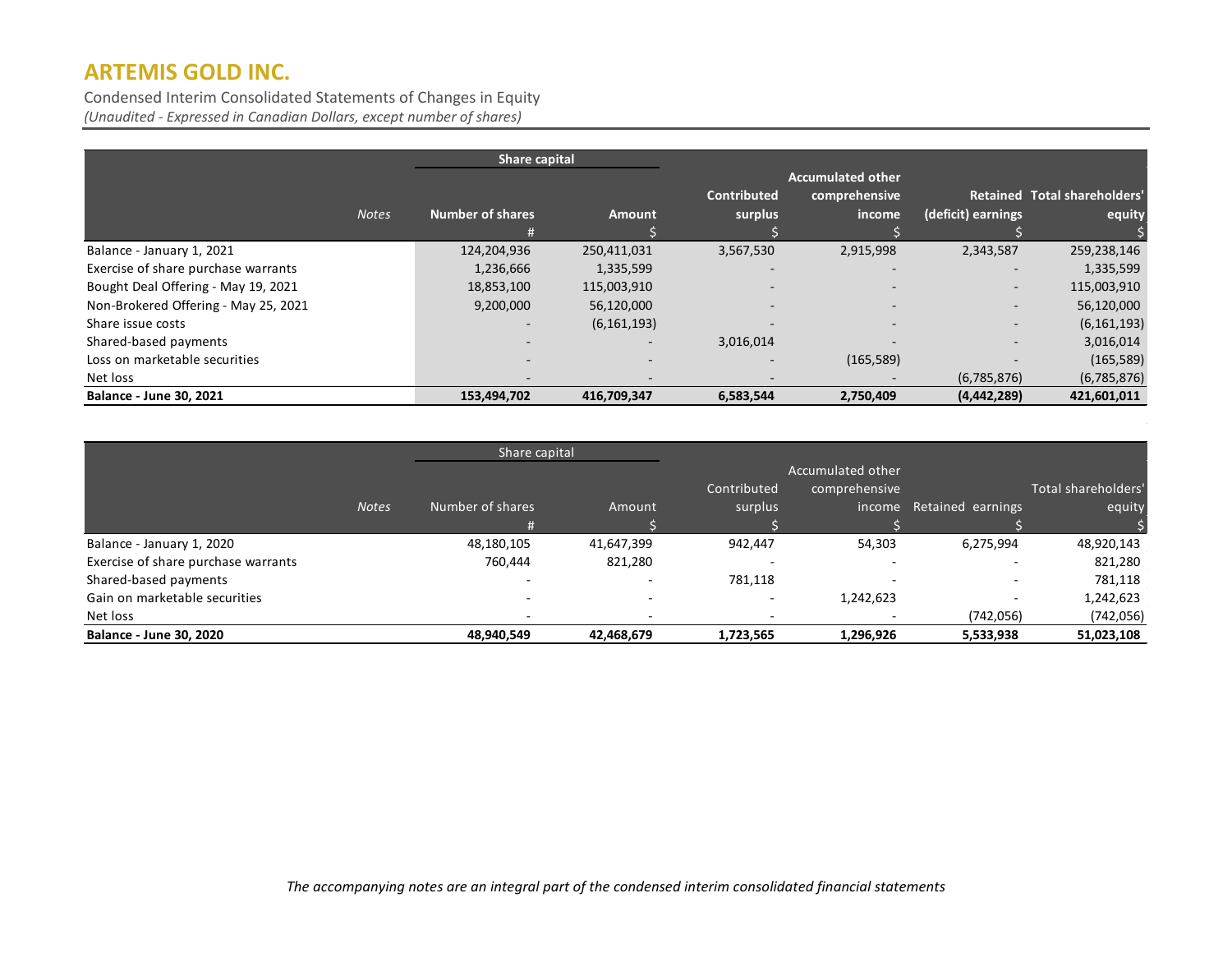Condensed Interim Consolidated Statements of Cash Flows

*(Unaudited - Expressed in Canadian Dollars)*

|                                                          | For the three | For the three | For the six   | For the six   |
|----------------------------------------------------------|---------------|---------------|---------------|---------------|
|                                                          | months ended  | months ended  | months ended  | months ended  |
|                                                          | June 30, 2021 | June 30, 2020 | June 30, 2021 | June 30, 2020 |
|                                                          | Ś             | Ś             | 4             |               |
| <b>Operating activities</b>                              |               |               |               |               |
| Net (loss) income                                        | (3,269,654)   | 3,882,635     | (6,785,876)   | (742, 056)    |
| Items not involving cash:                                |               |               |               |               |
| Accretion expense on lease liability                     | 20,929        | 13,597        | 42,552        | 27,540        |
| Accretion expense on asset retirement obligation         | 17,989        |               | 40,228        |               |
| Deferred income tax expense (recovery)                   |               | 558,034       |               | (156, 394)    |
| Depreciation                                             | 80,821        | 43,753        | 154,805       | 83,742        |
| Equity loss from investment in associate                 | 200,229       | 57,636        | 343,393       | 156,685       |
| Fair value adjustment on convertible debt                |               | (3,605,547)   | 795,646       | (978, 766)    |
| Fair value adjustment on warrants                        | 686,676       | (1,732,688)   | 893,115       | (101, 754)    |
| Interest income                                          | (159, 963)    | (85, 296)     | (279, 282)    | (251, 818)    |
| Share-based payments                                     | 1,146,296     | 257,552       | 2,183,204     | 781,118       |
| Net changes in non-cash working capital:                 |               |               |               |               |
| Accounts payable and accrued liabilities                 | 432,400       | (199, 901)    | 527,414       | (116, 534)    |
| Due to related parties                                   | (27, 926)     | 34,439        | (18,980)      | 26,286        |
| Receivables and prepayments                              | 118,704       | 37,069        | 204,203       | 12,829        |
| Net cash used in operating activities                    | (753, 499)    | (738, 717)    | (1,899,578)   | (1, 259, 122) |
|                                                          |               |               |               |               |
| <b>Investing activities</b>                              |               |               |               |               |
| Deferred acquisition costs                               |               | (135, 568)    |               | (135, 568)    |
| Interest received                                        | 425,886       | 16,840        | 461,633       | 168,644       |
| Proceeds from (investment in) marketable securities      | 294,391       |               | 294,391       | (513, 422)    |
| Investment in associate                                  |               | (1)           |               | (1,825,859)   |
| Investment in warrants                                   |               |               |               | (240, 897)    |
| Mineral property                                         | (7, 228, 804) | (49, 672)     | (15,512,483)  | (49, 672)     |
| Purchase of plant and equipment                          | (289, 211)    | (37, 630)     | (306, 660)    | (37, 630)     |
| Restricted cash                                          |               |               | (30,000)      |               |
| Net cash used in investing activities                    | (6,797,738)   | (206, 031)    | (15,093,119)  | (2,634,404)   |
|                                                          |               |               |               |               |
| <b>Financing activities</b>                              |               |               |               |               |
| Exercise of share purchase warrants                      | 1,252,800     | 743,280       | 1,335,599     | 821,280       |
| Lease payments                                           | (67, 810)     | (36, 890)     | (135, 396)    | (73, 780)     |
| Share issuance proceeds                                  | 171,123,910   |               | 171,123,910   |               |
| Share issuance costs                                     | (5,987,588)   | (55,000)      | (5,987,588)   | (55,000)      |
| Net cash provided by financing activities                | 166,321,312   | 651,390       | 166,336,525   | 692,500       |
|                                                          |               |               |               |               |
| Change in cash and cash equivalents                      | 158,770,075   | (293, 358)    | 149,343,828   | (3,201,027)   |
| Cash and cash equivalents, beginning                     | 42,420,579    | 28,594,640    | 51,846,826    | 31,502,309    |
| Cash and cash equivalents, ending                        | 201,190,654   | 28,301,282    | 201,190,654   | 28,301,282    |
|                                                          |               |               |               |               |
| Restricted cash, ending                                  | 570,800       | 6,550,169     | 570,800       | 6,550,169     |
| Total cash, cash equivalents and restricted cash, ending | 201.761.454   | 34,851,451    | 201,761,454   | 34,851,451    |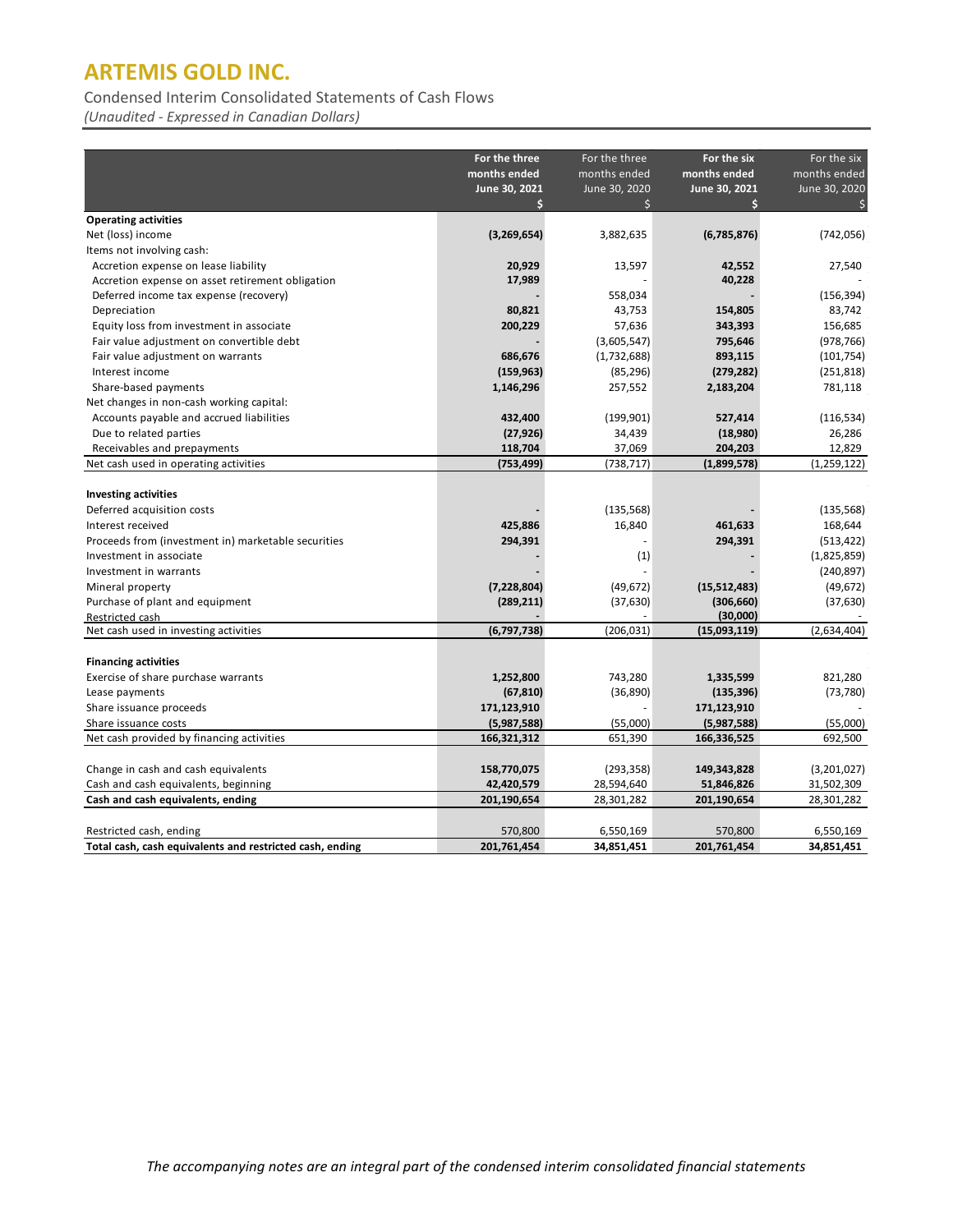Notes to the Condensed Interim Consolidated Financial Statements For the three and six months ended June 30, 2021 and 2020 *(Unaudited - Expressed in Canadian Dollars, unless otherwise noted)*

### **1. NATURE OF OPERATIONS**

Artemis Gold Inc. ("**Artemis**" or the "**Company**") was incorporated under the Business Corporations Act (British Columbia) on January 10, 2019. The Company is a development-stage company focused on the development of the Blackwater Gold Project ("**Blackwater**" or the "**Blackwater Project**") in central British Columbia. The Company's common shares are traded on the Toronto Venture Exchange ("**TSXV**") under the symbol "ARTG".

The Company acquired Blackwater from New Gold Inc. ("**New Gold**") on August 21, 2020 (Note 6). The Company also has a significant investment in Velocity Minerals Ltd. ("**VLC**"), which is in the business of acquiring, exploring, and evaluating mineral resource properties in Bulgaria.

The Company operates a single reportable segment, being the exploration and development of mineral properties.

The Company maintains its head office at 595 Burrard Street, Suite 3083, Vancouver, B.C. Canada. The Company's registered and records office is located at 595 Burrard Street, Suite 2600, Vancouver, B.C., Canada.

#### **2. BASIS OF PREPARATION**

#### **Basis of preparation and measurement**

These unaudited condensed interim consolidated financial statements ("**Interim Financial Statements**") have been prepared in accordance with International Financial Reporting Standards ("**IFRS**") as issued by the International Accounting Standards Board ("**IASB**") applicable to the preparation of interim financial statements including International Accounting Standard 34 - *Interim Financial Reporting* and do not include the information required for full annual financial statements. Accordingly, they should be read in conjunction with the Company's audited financial statements for the year ended December 31, 2020 and the period from January 10, 2019 to December 31, 2019 (the "**Annual Financial Statements**"). The accounting policies applied in the preparation of these Interim Financial Statements are consistent with those applied and disclosed in the Annual Financial Statements. Certain prior year amounts have been reclassified to conform to the presentation in the current year.

These Interim Financial Statements have been prepared on a historical cost basis, except for certain financial instruments which have been measured at fair value. In addition, these Interim Financial Statements have been prepared using the accrual basis of accounting, except for cash flow information. These Interim Financial Statements are presented in Canadian dollars, which is the functional currency of the Company and its subsidiary. References to "US\$" are to United States Dollars. Certain comparative period information has been restated to conform to the current period presentation.

These Interim Financial Statements were approved by the board of directors on August 27, 2021.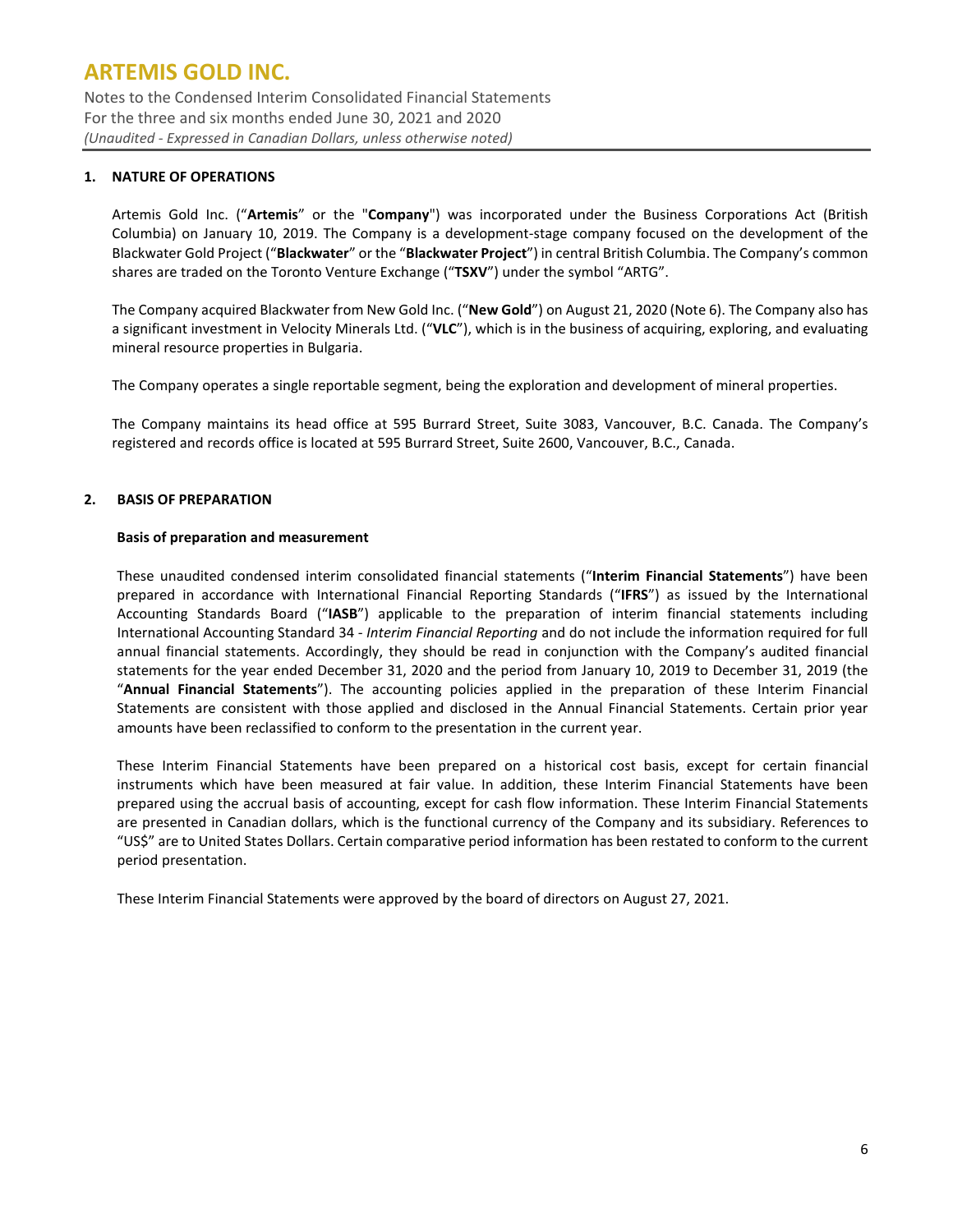Notes to the Condensed Interim Consolidated Financial Statements For the three and six months ended June 30, 2021 and 2020 *(Unaudited - Expressed in Canadian Dollars, unless otherwise noted)*

### **2. BASIS OF PREPARATION (continued)**

#### **Basis of consolidation**

These Interim Financial Statements include the accounts of the Company and its wholly-owned subsidiary, BW Gold Ltd. Both entities are domiciled in Canada. All inter-company balances, transactions, revenues and expenses have been eliminated upon consolidation.

### **3. USE OF ESTIMATES AND JUDGMENTS**

The preparation of the financial statements requires management to make judgments, estimates and assumptions that affect the reported amounts of assets, liabilities, and contingent liabilities at the date of the financial statements and the reported amounts of revenues and expenses during the reporting period. Estimates and assumptions are continuously evaluated and are based on management's experience and other factors, including expectations of future events that are believed to be reasonable in the circumstances. Uncertainty about these judgments, estimates and assumptions could result in outcomes that require a material adjustment to the carrying amount of the asset or liability affected in future periods.

The Company's interim results are not necessarily indicative of its results for a full year. The significant judgments and estimates applied in the preparation of these Interim Financial Statements are consistent with those applied and disclosed in Note 4 of the Annual Financial Statements.

#### **4. INVESTMENT IN VLC**

The Company's investment in VLC as at June 30, 2021 was comprised of:

|                                           | <b>Investment</b> | <b>Convertible</b> |                 |              |
|-------------------------------------------|-------------------|--------------------|-----------------|--------------|
|                                           | in associate      | debenture          | <b>Warrants</b> | <b>Total</b> |
|                                           |                   |                    |                 |              |
| Balance, January 1, 2020                  | 5,639,902         | 9,999,434          | 2,351,844       | 17,991,180   |
| Investment                                | 3,825,858         |                    | 240,897         | 4,066,755    |
| Fair value change for the year            |                   | 1,410,550          | 106,721         | 1,517,271    |
| Shares received in settlement of interest | 432,990           | (432,990)          |                 |              |
| Equity loss on investment in associate    | (418,996)         |                    |                 | (418,996)    |
| Balance, December 31, 2020                | 9,479,754         | 10,976,994         | 2,699,462       | 23,156,210   |
| Conversion of debenture                   | 10,181,348        | (10, 181, 348)     |                 |              |
| Fair value change in the period           |                   | (795, 646)         | (893, 115)      | (1,688,761)  |
| Equity loss on investment in associate    | (343, 393)        |                    |                 | (343,393)    |
| <b>Balance, June 30, 2021</b>             | 19,317,709        |                    | 1,806,347       | 21,124,056   |

On March 25, 2021, the Company exercised its conversion option on the convertible debenture which had a face value of \$5,094,000 plus accrued interest of \$208,784, in exchange for 21,211,136 common shares of VLC. This brought the Company's interest in the common shares of VLC to 50,701,138 (or 32.2% of VLC's issued and outstanding common shares at the time) which as at June 30, 2021 had a fair value of \$21,801,489 (December 31, 2020 - 29,490,002 VLC shares at a fair value of \$14,745,001).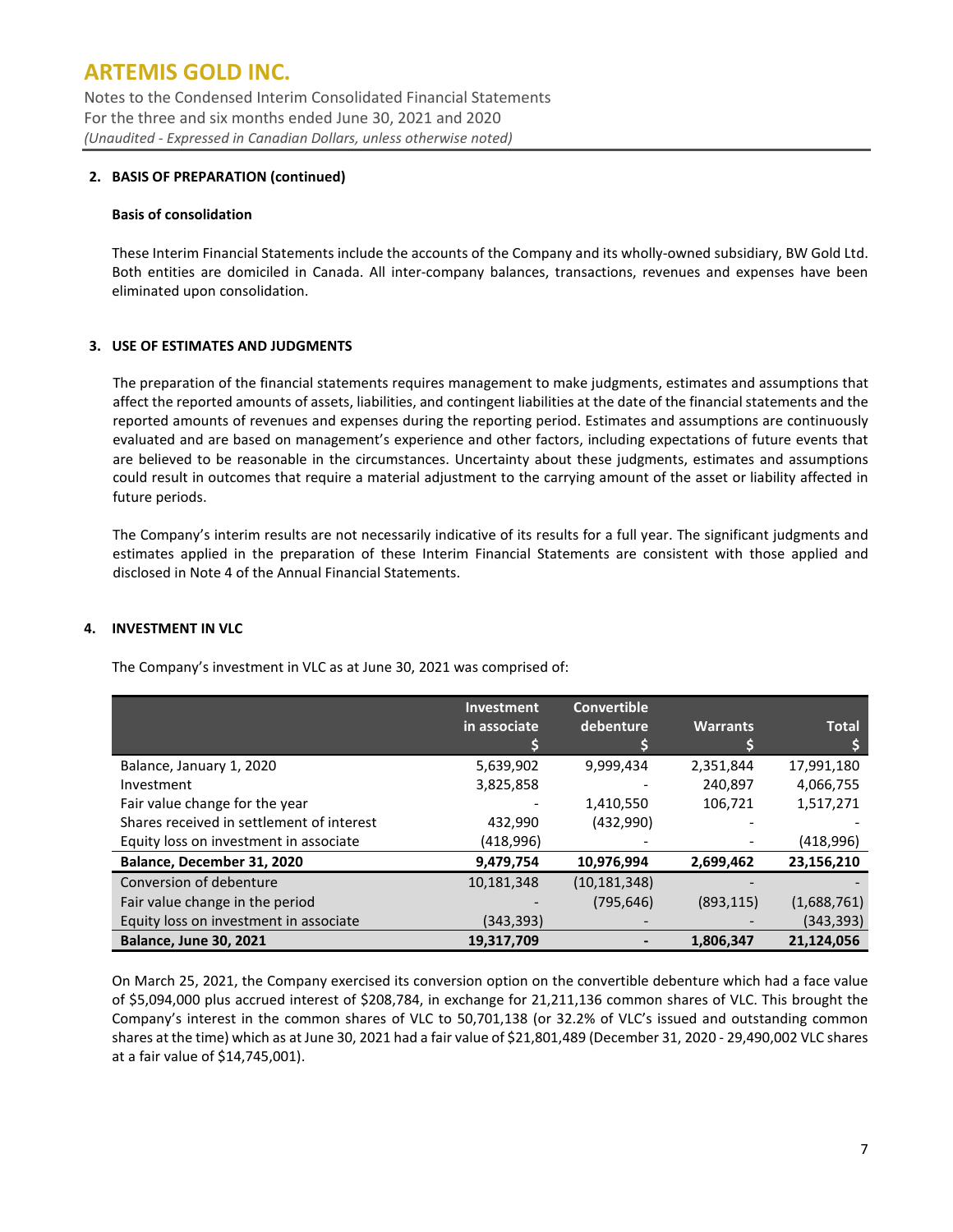Notes to the Condensed Interim Consolidated Financial Statements For the three and six months ended June 30, 2021 and 2020 *(Unaudited - Expressed in Canadian Dollars, unless otherwise noted)*

### **4. INVESTMENT IN VLC (continued)**

As at June 30, 2021, the Company also held the following share purchase warrants in VLC:

- 9,300,000 share purchase warrants exercisable at \$0.25 per warrant until March 14, 2022
- 2,583,443 share purchase warrants exercisable at \$0.55 per warrant until August 12, 2021 (see note 12)

The Company applies equity accounting to the investment in the common shares of VLC as the Company has significant influence over VLC due to the Company's share ownership and representation on VLC's board of directors. As a result, the common shares were recognized at cost, with the carrying amount of the investment increasing or decreasing at each reporting period to recognize the Company's share of the profit or loss of VLC for the particular period.

The warrants are measured at FVTPL with the loss recorded in the interim consolidated statements of (loss) income and comprehensive (loss) income. The Company used the Black-Scholes option pricing model to calculate the fair value of the warrants held in VLC. The Company used the following weighted average assumptions to fair value the warrants:

|                        | June 30, 2021 | December 31, 2020 |
|------------------------|---------------|-------------------|
| Share price            | \$0.43        | \$0.50            |
| Volatility             | 61%           | 61%               |
| Expected life in years | 0.57          | 1.07              |
| Dividend rate          | $0.00\%$      | 0.00%             |
| Risk-free rate         | 0.44%         | 0.25%             |

The assets and liabilities of VLC are summarized in the following table and incorporates VLC's most recently available financial information at the time of preparation of these Interim Financial Statements, which was as at March 31, 2021.

|                                                              | March 31, 2021 |
|--------------------------------------------------------------|----------------|
| Current assets                                               | 9,849,019      |
| Non-current assets                                           | 20,086,566     |
|                                                              | 29,935,585     |
|                                                              |                |
| <b>Current liabilities</b>                                   | 1,062,608      |
| Non-current liabilities                                      | 40,519         |
|                                                              | 1,103,127      |
|                                                              |                |
| Net assets                                                   | 28,832,458     |
| Company's equity share of net assets                         | 9,272,518      |
|                                                              |                |
| Loss and comprehensive loss attributable to VLC shareholders | (1,223,784)    |
| for the six months ended March 31, 2021                      |                |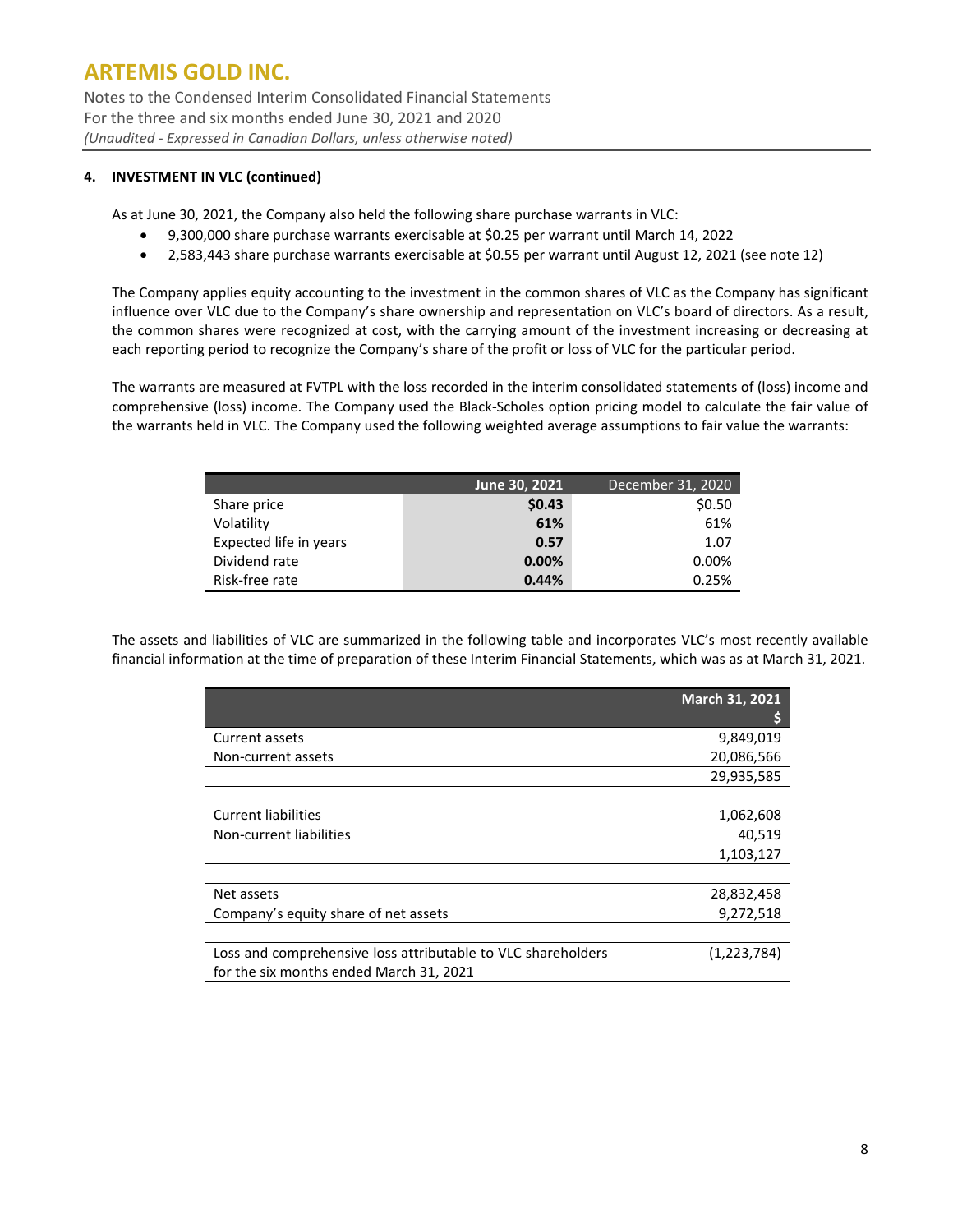Notes to the Condensed Interim Consolidated Financial Statements For the three and six months ended June 30, 2021 and 2020 *(Unaudited - Expressed in Canadian Dollars, unless otherwise noted)*

### **5. PLANT AND EQUIPMENT**

|                                 | Right-of-  |            |                  |                 |             |              |
|---------------------------------|------------|------------|------------------|-----------------|-------------|--------------|
|                                 | use asset  | Camp       | <b>Equipment</b> | <b>Vehicles</b> | Other $(1)$ | <b>Total</b> |
|                                 | \$         | \$         | \$               | S               | \$          | \$           |
| <b>COST</b>                     |            |            |                  |                 |             |              |
| Balance, January 1, 2020        | 959,744    |            |                  |                 |             | 959,744      |
| Additions                       |            |            |                  |                 | 37,632      | 37,632       |
| Acquisition of Blackwater       |            | 4,817,845  | 1,457,107        | 126,461         | 107,200     | 6,508,613    |
| Balance, December 31, 2020      | 959,744    | 4,817,845  | 1,457,107        | 126,461         | 144,832     | 7,505,989    |
| Additions (disposals)           | 610,144    | (15,000)   | 29,211           |                 | 354,242     | 978,597      |
| <b>Balance, June 30, 2021</b>   | 1,569,888  | 4,802,845  | 1,486,318        | 126,461         | 499,074     | 8,484,586    |
|                                 |            |            |                  |                 |             |              |
| <b>ACCUMULATED DEPRECIATION</b> |            |            |                  |                 |             |              |
| Balance, January 1, 2020        | (39,989)   |            |                  |                 |             | (39, 989)    |
| Depreciation                    | (159, 958) | (160, 595) | (28,571)         | (8,431)         | (8, 143)    | (365, 698)   |
| Balance, December 31, 2020      | (199, 947) | (160,595)  | (28,571)         | (8, 431)        | (8, 143)    | (405,687)    |
| Depreciation                    | (144,204)  | (240,393)  | (43,286)         | (12, 646)       | (11, 527)   | (452,056)    |
| <b>Balance, June 30, 2021</b>   | (344,151)  | (400,988)  | (71, 857)        | (21,077)        | (19, 670)   | (857, 743)   |
|                                 |            |            |                  |                 |             |              |
| <b>NET BOOK VALUE</b>           |            |            |                  |                 |             |              |
| Balance, December 31, 2020      | 759,797    | 4,657,250  | 1,428,536        | 118,030         | 136,689     | 7,100,302    |
| Balance, June 30, 2021          | 1,225,737  | 4,401,857  | 1,414,461        | 105,384         | 479,404     | 7,626,843    |

(1) Included in "Other" are furniture, leasehold improvements, buildings and land.

Total depreciation recognized during the three months and six months ended June 30, 2021 was \$229,537 and \$452,056, respectively (for the three and six months ended June 30, 2020 – \$43,753 and \$83,742, respectively) of which \$80,821 and \$154,805, respectively, was expensed in the interim consolidated statements of (loss) income and comprehensive (loss) income (for the three and six months ended June 30, 2020 - \$43,753 and \$83,742, respectively) and the respective remaining balances were capitalized to mineral property.

### **6. MINERAL PROPERTY**

|                                                                  | <b>Total</b> |
|------------------------------------------------------------------|--------------|
|                                                                  |              |
| Balance, January 1, 2020                                         | 222,354      |
| Acquisition of Blackwater                                        | 246,319,298  |
| Asset retirement asset recognized upon acquisition of Blackwater | 8,626,352    |
| Additions                                                        | 10,212,278   |
| Change in asset retirement obligation estimate (Note 8)          | (302,308)    |
| Balance, December 31, 2020                                       | 265,077,974  |
| <b>Additions</b>                                                 | 23,380,284   |
| Change in asset retirement obligation estimate (Note 8)          | (1,412,114)  |
| <b>Balance, June 30, 2021</b>                                    | 287,046,144  |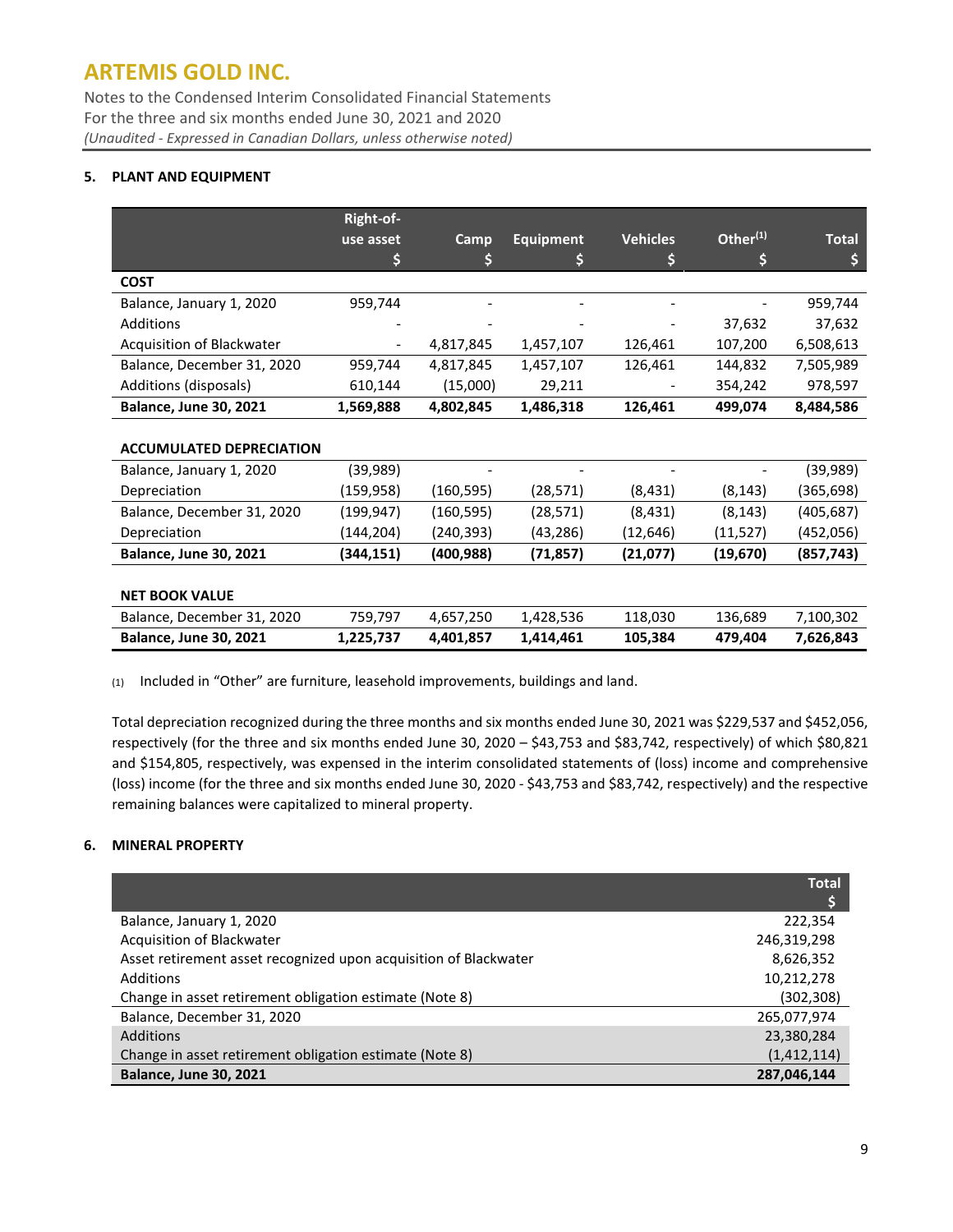Notes to the Condensed Interim Consolidated Financial Statements For the three and six months ended June 30, 2021 and 2020 *(Unaudited - Expressed in Canadian Dollars, unless otherwise noted)*

### **6. MINERAL PROPERTY (continued)**

On August 21, 2020, the Company acquired from New Gold Ltd. ("**New Gold**") the Blackwater Project (the "**Acquisition**"). Consideration for the Acquisition was comprised of:

- a \$140,000,000 initial payment paid on Closing by the Company;
- 7,407,407 common shares of the Company issued on Closing with a \$34,444,443 fair value based on a \$4.65 market price per share on Closing;
- a \$50,000,000 cash payment due one year from Closing (the "**Consideration Payable**") with a \$45,871,560 fair value at Closing (Note 7(a));
- \$234,785 of non-refundable sales tax and \$1,228,479 in transaction costs which the Company incurred relating to the Acquisition;
- a LOM gold stream (the "**Gold Stream**") as described in Note 7(b); and
- assumption of an asset retirement obligation estimated at \$8,626,352 at the time of closing (Note 8).

The Company's 100% interest in the Blackwater Project is subject to a number of net smelter royalty ("**NSR**") arrangements. The majority of these NSRs do not affect the proposed mining operation; the only NSR that affect the proposed open pit operations are the Dave option (1.5% NSR) and the Jarrit option (1.0% NSR).

During the six months ended June 30, 2021, the additions to mineral property of \$23,380,284 included, among other things, \$7,395,000 in engineering, \$6,994,000 associated with environment and permitting, \$4,087,742 of accretion of consideration payable (Note 7), as well as \$2,837,000 associated with the Company's 2021 grade control drilling program.

### **7. CONSIDERATION PAYABLE**

a) Consideration payable – Acquisition

As part of the consideration associated with the Acquisition, the Company agreed to pay \$50,000,000 cash to New Gold by August 23, 2021 (Notes 6 and 12(b)). The financial liability was initially recognized at fair value of \$45,871,560, after applying a 9% discount rate. Changes to the amortized cost of the financial liability were as follows:

|                                                   | <b>Carrying amount</b> |
|---------------------------------------------------|------------------------|
| Balance January 1, 2020                           |                        |
| Recognized upon Acquisition                       | 45,871,560             |
| Accretion expense capitalized to mineral property | 1,376,148              |
| Balance, December 31, 2020                        | 47,247,708             |
| Accretion expense capitalized to mineral property | 2,064,222              |
| <b>Balance, June 30, 2021</b>                     | 49,311,930             |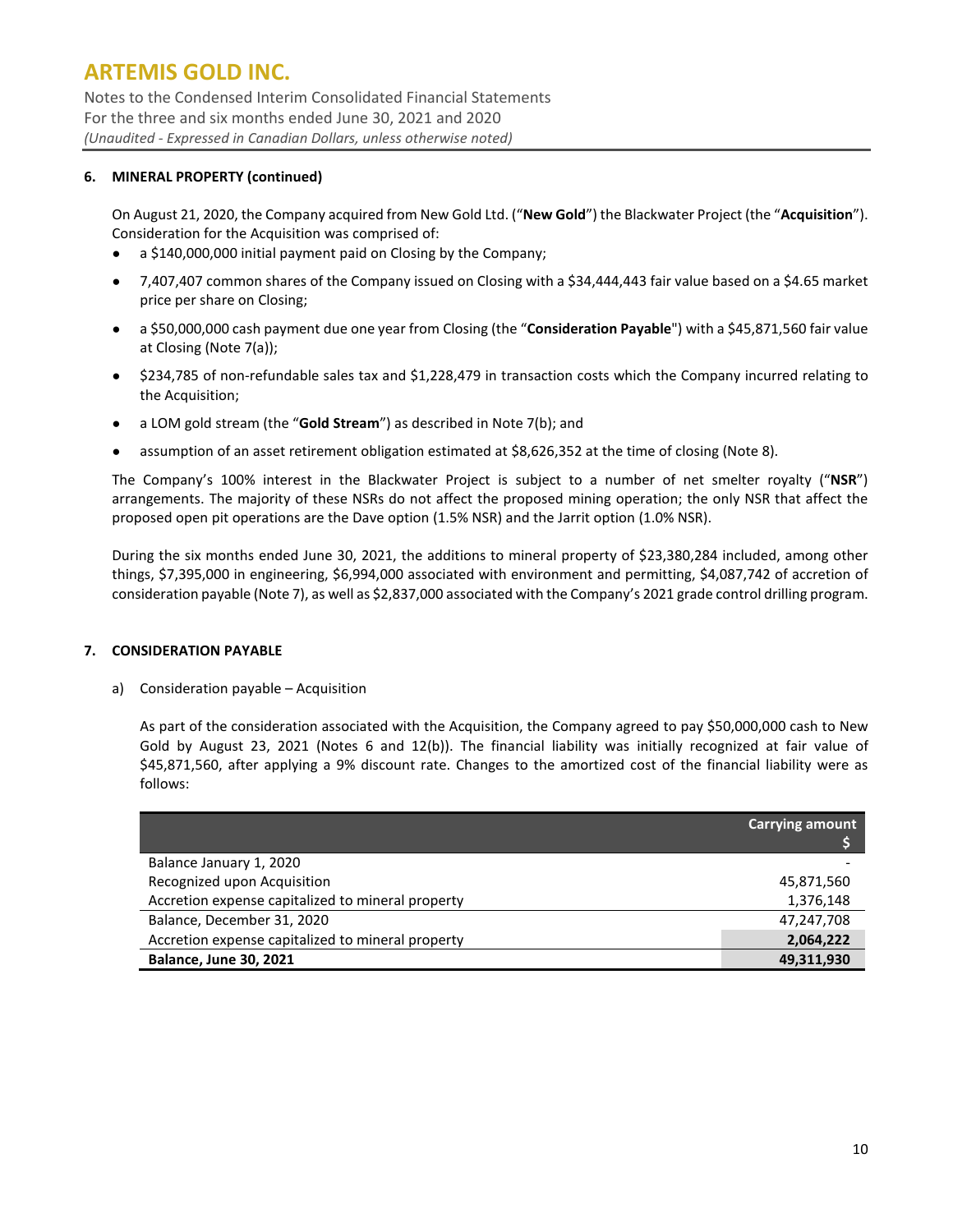Notes to the Condensed Interim Consolidated Financial Statements For the three and six months ended June 30, 2021 and 2020 *(Unaudited - Expressed in Canadian Dollars, unless otherwise noted)*

### **7. CONSIDERATION PAYABLE (continued)**

b) Variable consideration payable – Gold Stream

As part of the consideration associated with the Acquisition, the Company agreed to a Gold Stream with New Gold with the following attributes:

- New Gold will receive a percentage of gold production from the Blackwater Project as follows: 8% until 279,908 refined gold ounces are delivered to and purchased by New Gold, then 4% thereafter for the remaining life of mine.
- New Gold will pay a purchase price equal to 35% of the US\$ spot price for the gold ounces received. The 65% discount given will be recorded as an increase to the cost of the asset when incurred as variable consideration for the Acquisition.
- The Gold Stream includes a delayed construction/production penalty clause (the "**Delay Penalty Clause**") whereby, in the event the Blackwater mineral processing facility has not achieved an average of at least 80% of nameplate capacity (as per a feasibility study) for a period of 60 days prior to each of August 21, 2027, 2028 and 2029, the Company will be required to make penalty payments to New Gold in the amount of \$28,000,000 (the "**Penalty Payment**") per annual deadline missed, up to a maximum of \$84,000,000. Although the Company does not control all of the events which may result in payment of the Penalty Payments, it is likely that the minimum benefit to New Gold, either as a result of the Delay Penalty Clause or through future sales at a discount to the spot price, will be the sum of the Penalty Payments. Accordingly, the Company has recorded a liability for variable consideration payable upon the acquisition of Blackwater.

The initial fair value of the financial liability was determined using a discount rate of 12.50% and subsequent changes to the amortized cost were as follows:

|                                                   | <b>Carrying amount</b> |
|---------------------------------------------------|------------------------|
| Balance, January 1, 2020                          |                        |
| Recognized upon Acquisition                       | 31,048,644             |
| Accretion expense capitalized to mineral property | 1,435,639              |
| Balance, December 31, 2020                        | 32,484,283             |
| Accretion expense capitalized to mineral property | 2,023,520              |
| <b>Balance, June 30, 2021</b>                     | 34,507,803             |

### **8. ASSET RETIREMENT OBLIGATION**

Changes to the asset retirement obligation are as follows:

|                                               | <b>Carrying amount</b> |
|-----------------------------------------------|------------------------|
| Balance, January 1, 2020                      |                        |
| Assumed on acquisition of Blackwater (Note 6) | 8,626,352              |
| Accretion expense                             | 22,983                 |
| Change in obligation estimate                 | (302, 308)             |
| Balance, December 31, 2020                    | 8,347,027              |
| Accretion expense                             | 40,228                 |
| Change in obligation estimate                 | (1, 412, 114)          |
| <b>Balance, June 30, 2021</b>                 | 6,975,141              |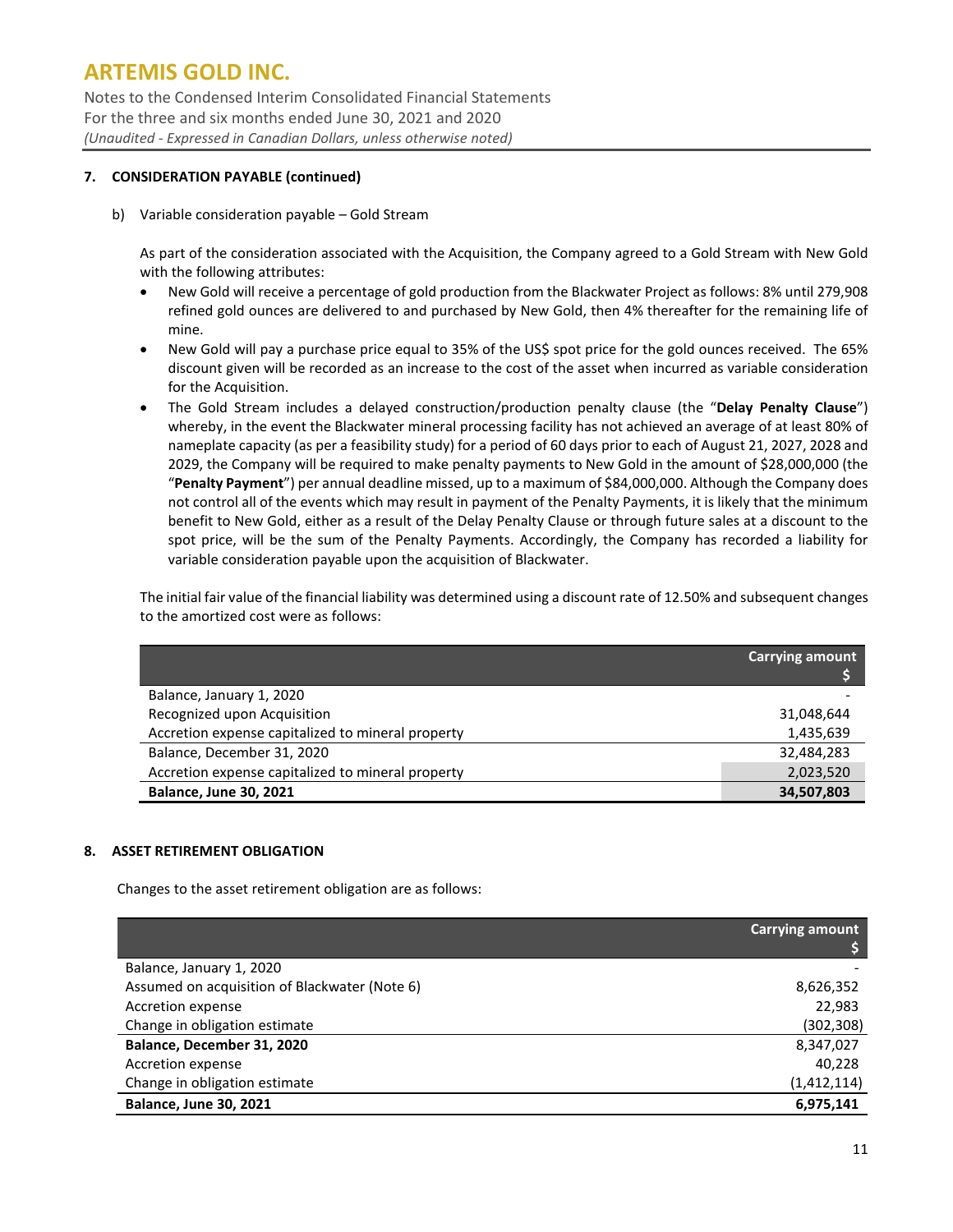Notes to the Condensed Interim Consolidated Financial Statements For the three and six months ended June 30, 2021 and 2020 *(Unaudited - Expressed in Canadian Dollars, unless otherwise noted)*

### **8. ASSET RETIREMENT OBLIGATION (continued)**

As a result of the Acquisition, the Company assumed a provision for asset retirement obligations (Note 6).

The majority of the expenditures are expected to occur after 2047. As at June 30, 2021, the assumptions applied in estimating the asset retirement obligation related to the inflation rate and discount rate were 2.02% p.a. and 1.87% p.a., respectively (as at December 31, 2020 2.02% p.a. and 1.07% p.a., respectively).

As at June 30, 2021, the Company recorded \$540,800 of restricted cash on the statements of financial position with respect to cash collateral posted to support a \$2,704,000 surety bond attributed to the asset retirement obligation. The remainder of the Company's restricted cash balance relates to collateral provided in regard to general corporate accounts.

### **9. EQUITY**

#### a) Authorized share capital

Unlimited number of common shares without par value.

On May 19, 2021, the Company completed a brokered offering with a syndicate of underwriters to issue 18,853,100 common shares on a bought deal basis at a price of \$6.10 per common share (the "Bought Deal Offering"). The Company also completed a non-brokered offering for 9,200,000 common shares at a price of \$6.10 per common share (the "Non-Brokered Offering") on May 25, 2021, for combined gross proceeds of \$171,123,910. The Company incurred share issuance costs in the amount of \$6,161,193 in connection with the Bought Deal Offering and Non-Brokered Offering combined.

#### b) Stock options

The Company has established a stock option plan (the "Plan") for its directors, executive officers, employees and consultants under which the Company may grant options to acquire a maximum number of common shares equal to 10% of the total issued and outstanding common shares of the Company exercisable for a period of up to 10 years from the date of grant.

The Company uses the Black Scholes option pricing model to determine the fair value of stock options granted. As at June 30, 2021, the Company had the following stock options outstanding and exercisable:

|                                 | <b>Number of stock options</b><br># | Weighted-average exercise<br>price |
|---------------------------------|-------------------------------------|------------------------------------|
| Outstanding - January 1, 2020   | 1,520,000                           | 1.16                               |
| Granted                         | 3,275,000                           | 5.00                               |
| Exercised                       | (13,000)                            | 1.16                               |
| Outstanding - December 31, 2020 | 4,782,000                           | 3.79                               |
| Granted                         | 920,000                             | 6.21                               |
| Outstanding - June 30, 2021     | 5,702,000                           | 4.18                               |
| Exercisable - June 30, 2021     | 1,707,000                           | 1.18                               |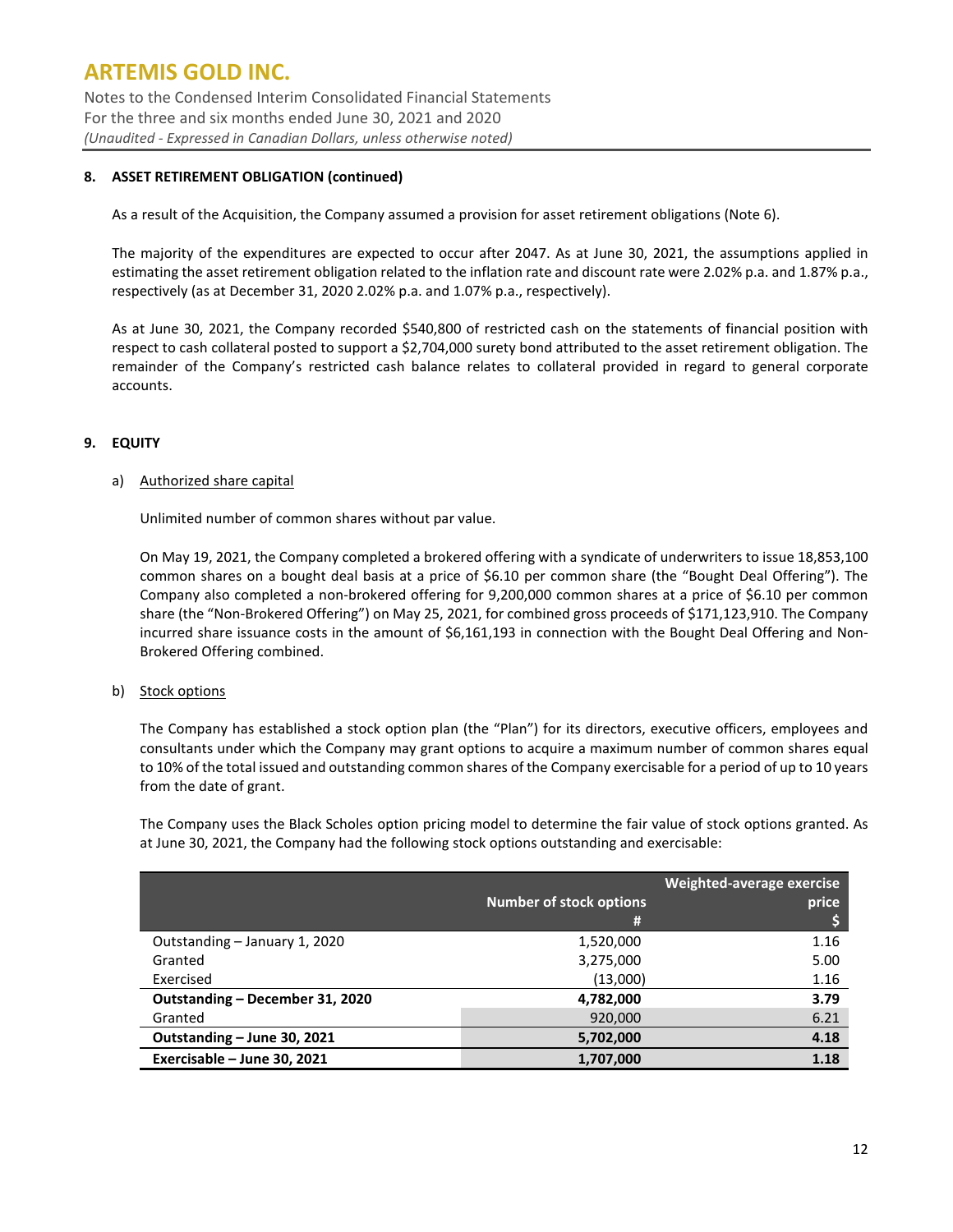Notes to the Condensed Interim Consolidated Financial Statements For the three and six months ended June 30, 2021 and 2020 *(Unaudited - Expressed in Canadian Dollars, unless otherwise noted)*

### **9. EQUITY (continued)**

#### b) Stock options (continued)

Total share-based payments recognized during the three and six months ended June 30, 2021 was \$1,571,709 and \$3,016,014, respectively (three and six months ended June 30, 2020 – \$257,552 and \$781,118, respectively), of which \$425,413 and \$832,810 was capitalized to mineral properties (three and six months ended June 30, 2020 - \$nil), while \$1,146,296 and \$2,183,204, respectively, was expensed in the interim consolidated statements of (loss) income and comprehensive (loss) income (three and six months ended June 30, 2020 - \$257,552 and \$781,118, respectively).

As at June 30, 2021, outstanding stock options had a weighted average remaining life of 5.7 years (December 31,  $2020 - 6.4$  years).

The following weighted-average assumptions were used in the valuation of the stock options granted during the six months ended June 30, 2021 and 2020:

|                        | For the six<br>months ended<br>June 30, 2021 | For the six<br>months ended<br>June 30, 2020 |
|------------------------|----------------------------------------------|----------------------------------------------|
| Annualized volatility  | 54%                                          | 100%                                         |
| Expected life in years | 5                                            | 10                                           |
| Dividend rate          | 0.00%                                        | 0.00%                                        |
| Risk-free rate         | 0.48%                                        | 1.31%                                        |
| Forfeiture rate        | 0.00%                                        | 0.00%                                        |

The risk-free rate for periods within the contractual term of the option is based on the Bank of Canada administered interest rates in effect at the time of the grant. The Company has assumed that any granted stock options will not be exercised until the expiry date.

Expected volatilities are based on historical volatilities of stock prices of comparable companies given the limited life of the Company as an exploration and development company. Expected forfeiture rates have been assumed to be nil to date, as most employees and directors involved are key personnel.

#### c) Share purchase warrants

All share purchase warrants expire on August 27, 2024. A summary of the changes in share purchase warrants is as follows:

|                                 |                           | Weighted-average exercise |
|---------------------------------|---------------------------|---------------------------|
|                                 | <b>Number of warrants</b> | price                     |
|                                 | #                         |                           |
| Outstanding - January 1, 2020   | 36,268,407                | 1.08                      |
| Exercised                       | (3,528,499)               | 1.08                      |
| Outstanding - December 31, 2020 | 32,739,908                | 1.08                      |
| Exercised                       | (1,236,666)               | 1.08                      |
| Outstanding - June 30, 2021     | 31,503,242                | 1.08                      |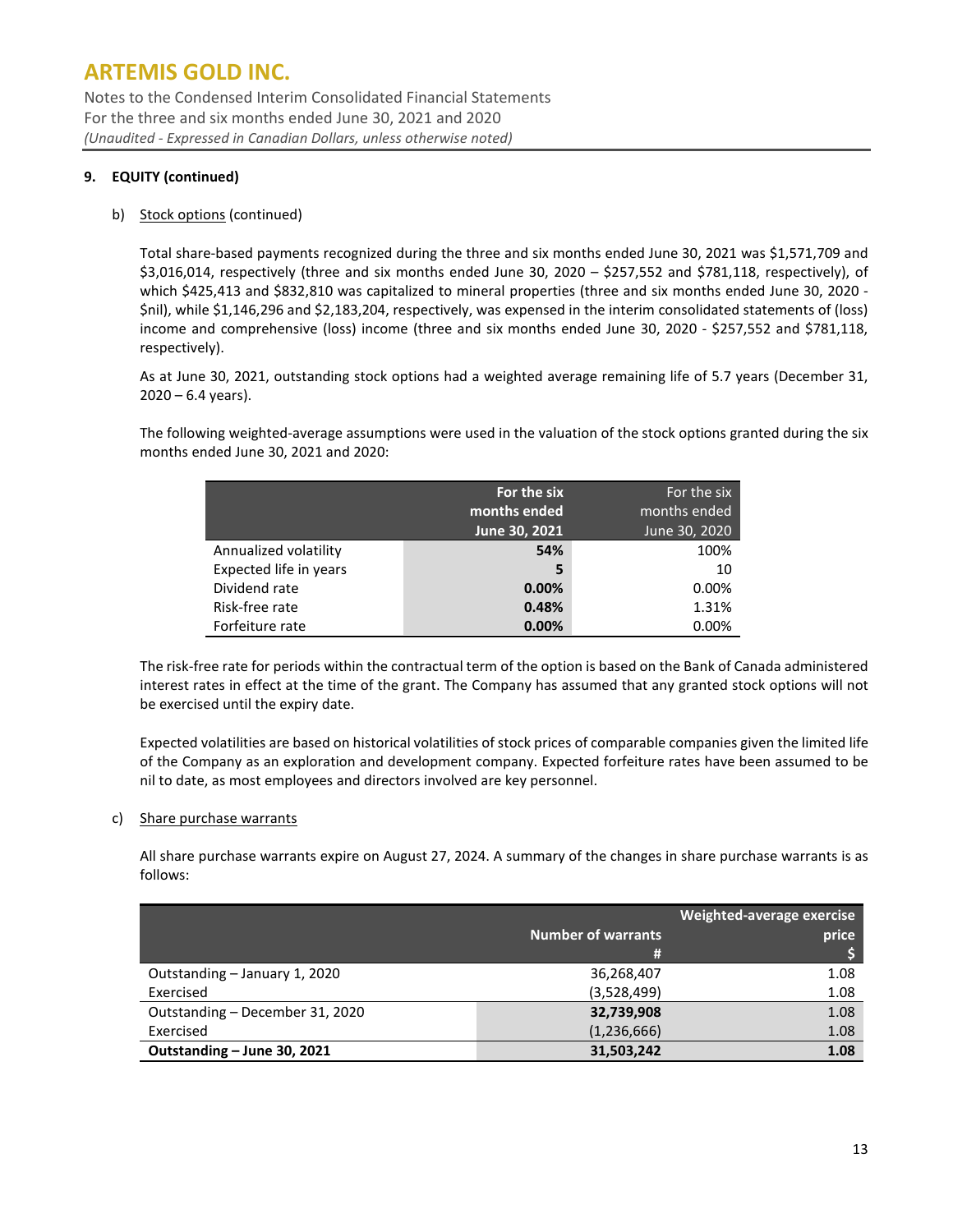Notes to the Condensed Interim Consolidated Financial Statements For the three and six months ended June 30, 2021 and 2020 *(Unaudited - Expressed in Canadian Dollars, unless otherwise noted)*

#### **10. RELATED PARTY TRANSACTIONS AND KEY MANAGEMENT COMPENSATION**

#### *Key management compensation*

Key management includes the Company's directors, Chief Executive Officer, Chief Financial Officer and Chief Operating Officer. Compensation awarded to key management for the three and six months ended June 30, 2021 and 2020 comprised the following:

|                       | For the three<br>months ended<br>June 30, 2021 | For the three<br>months ended<br>June 30, 2020 | For the six<br>months ended<br>June 30, 2021 | For the six<br>months ended<br>June 30, 2020 |
|-----------------------|------------------------------------------------|------------------------------------------------|----------------------------------------------|----------------------------------------------|
|                       |                                                |                                                |                                              |                                              |
| Salaries and benefits | 206,331                                        | 59,709                                         | 484,191                                      | 130,900                                      |
| Consulting fees       | 143,750                                        | 87,500                                         | 287,500                                      | 175,000                                      |
| Directors' fees       | 107,083                                        | 41,250                                         | 188,333                                      | 82,500                                       |
| Share-based payments  | 1,012,093                                      | 190,394                                        | 1,989,090                                    | 564,335                                      |
|                       | 1,469,257                                      | 378,853                                        | 2,949,114                                    | 952,735                                      |

#### **11. FINANCIAL INSTRUMENTS**

The Company's financial instruments consist of cash and cash equivalents, interest receivables and deposits, and the investment in VLC warrants which are classified as fair value through profit and loss. The Company's marketable securities are designated as fair value through other comprehensive income and loss. The Company's financial instruments also include accounts payable and consideration payable, which are measured at amortised cost.

#### Fair value measurements

A three-level hierarchy for fair value measurements exists based upon the significance of inputs used in making fair value measurements:

- Level 1 Unadjusted quoted prices in active markets for identical assets or liabilities.
- Level 2 Inputs other than quoted prices that are observable for the asset or liability, either directly (i.e., as prices) or indirectly (i.e., derived from prices).
- Level 3 Inputs for the asset or liability that are not based on observable market data.

As at June 30, 2021, the carrying value of the Company's cash and cash equivalents, receivables, as well as accounts payable approximate their fair values due to their short-term nature, while the Company's investments in marketable securities and warrants in VLC are carried at fair value. The carrying value of consideration payable and other variable consideration payable are considered to approximate their fair value. The fair value of the Company's equity investment in VLC is disclosed in Note 4.

Fair value is based on available public market information or, when such information is not available, estimated using present value techniques and assumptions concerning the amount and timing of future cash flows and discount rates which factor in the appropriate credit risk. The fair value of the Company's investment in the VLC warrants, as well as consideration payable and other variable consideration payable, are categorized as Level 3 in the fair value hierarchy as observable market data for these instruments are not available. Marketable securities are categorized as Level 1.